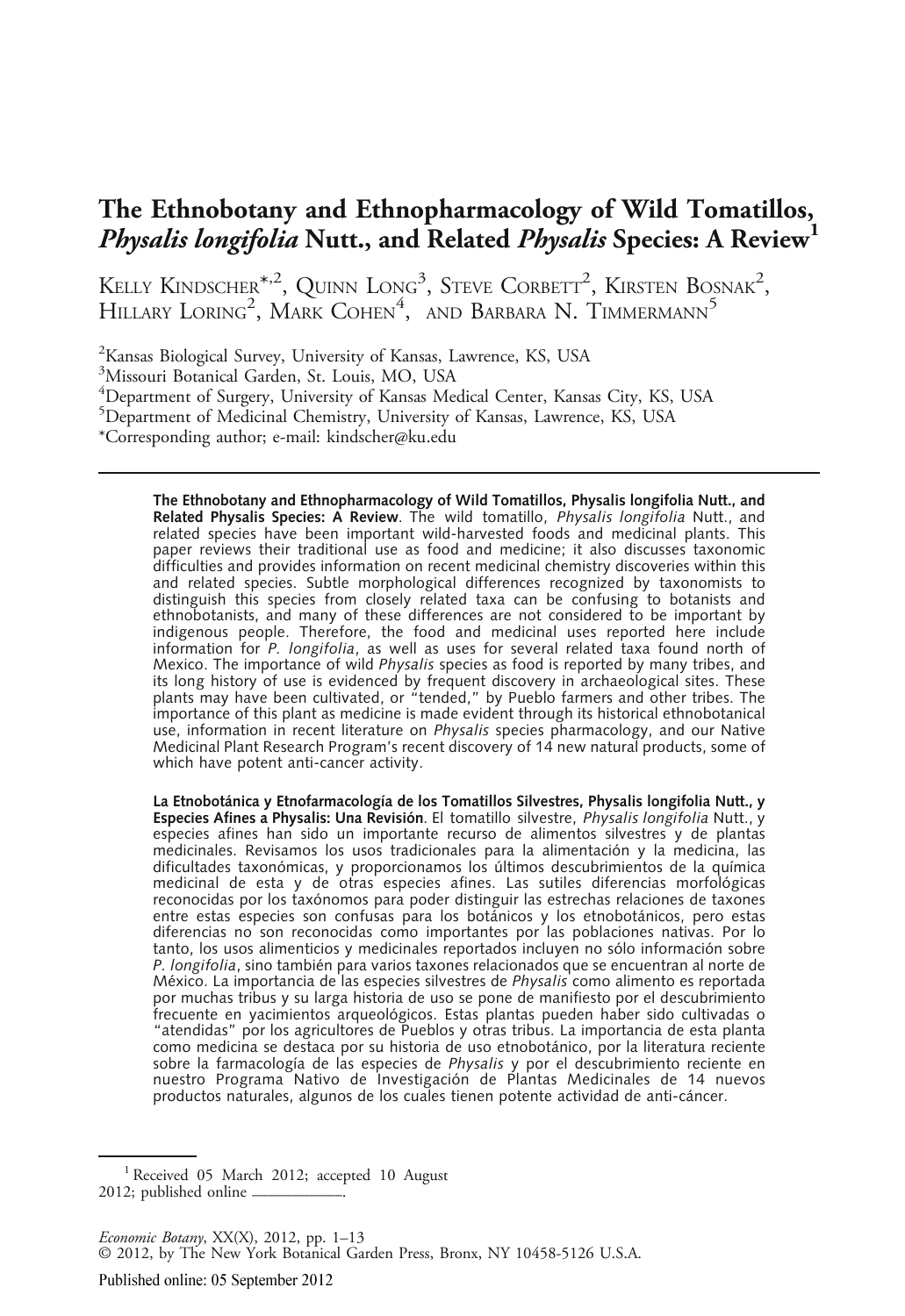Key Words: Physalis longifolia, Ethnobotany, medicinal, anti-cancer, Tomatillos, Paleoethnobotany, traditional ecological knowledge, Ethnopharmacology, medicinal chemistry.

## Introduction

Physalis longifolia Nutt., wild tomatillo or longleaf groundcherry, is a perennial herb that occurs throughout the continental U.S. and into southern Canada and northern Mexico (Fig. 1). Its habitat includes old fields, open woods, and prairies, but it thrives in disturbed sites, including roadsides. Plants form colonies through the spread of underground rhizomes and, because the plant is so common, it is often considered to be a weed.

The papery calyx (husk) that encloses the tasty fruit of P. longifolia is a distinctive characteristic of the genus *Physalis*, which includes cultivated species such as tomatillo (P. philadelphica Lam.) and Chinese lantern (P. alkekengi L.). The name Physalis is Greek for "a bladder," a reference to the inflated calyx. The genus *Physalis* is a member of the Nightshade family, Solanaceae, which includes tomatoes, potatoes, and tobacco. All nightshades are considered somewhat poisonous

and may contain toxins in some parts of the plant. Many fruits in the Solanaceae are edible, including the ripe fruits of *P. longifolia*, although its foliage and green fruit are considered poisonous at least to livestock (Fuller and McClintock [1986](#page-10-0); Peterson [1977](#page-11-0)).

#### Taxonomy

There are at least 75 known species in the genus Physalis (Whitson and Manos [2005\)](#page-12-0). At times, species in the closely related genera of Chamaesaracha, Leucophysalis, Margaranthus, Oryctes, and Quincula have been included in the genus Physalis. Physalis species are annual or perennial, erect or decumbent, sometimes rhizomatous, glabrous or pubescent, and with variously toothed or lobed leaves. Physalis is believed to have originated in Mexico, and there is only one species (P. alkekengi) whose origin is not of the



Fig. 1. Range of Physalis longifolia in the U.S. and Canada determined by information we obtained from 14 herbaria and other databases (references available upon request).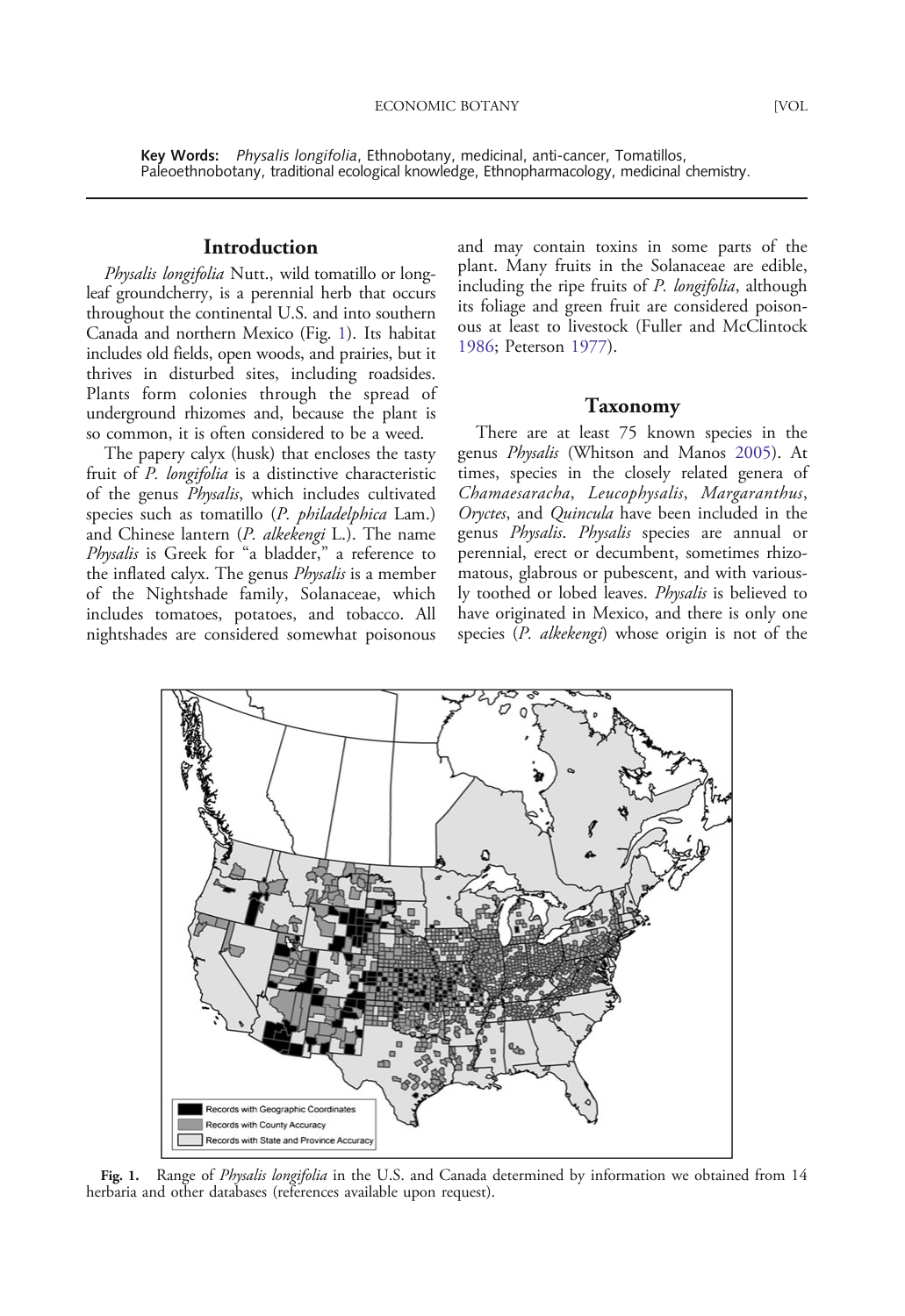New World, although many cultivated and weedy Physalis species have been introduced, both intentionally and inadvertently, to warm areas worldwide. Whitson ([2011\)](#page-12-0) has proposed separating P. alkekengi into a new genus, Alkekengi, and conserving the name Physalis for the rest of the species. This is based on recent molecular studies that separate *Alkekengi*, in addition to its distinctive red inflated calyx, lobed white flowers, and its unique Eurasian geographic distribution.

There are 29 Physalis species in the United States, of which four are non-native. Physalis longifolia and P. viscosa L. are listed as noxious weeds in California, where P. longifolia was apparently introduced (USDA, NRCS [2011;](#page-11-0) Invasive Plant Atlas of the United States [2011\)](#page-10-0).

Historically, *Physalis* species have been taxonomically classified based on characters such as habit, hair type, and number of calyx angles (Whitson and Manos [2005](#page-12-0)). Many species are not easily distinguished without careful examination and can be confused even by botanists. For this reason, several species have been misidentified in historical ethnobotanical accounts, as discussed below. Also, native people likely used several species interchangeably, as evidenced by the fact that indigenous names have been used for more than one species. In addition, nomenclatural changes have resulted from recent analyses using molecular data and the results of artificial hybridization, which have provided new understanding of relationships among taxa. Thus, references to some species in the older literature (e.g., P. pumila Nutt., P. lanceolata Michx., and P. virginiana Mill.) (USDA, NRCS [2011](#page-11-0)) cannot be relied upon with certainty.

The typical *Physalis* species is an herb with axillary yellow flowers that are solitary and bee pollinated (Sullivan [1984\)](#page-11-0). Once pollination has occurred, the corolla drops off and the calyx expands until the developing berry is completely enveloped by a papery husk. These husked fruits are characteristic of the genus and make them easy to recognize as a group. The manyseeded berries of *Physalis* species range from greenish to yellow to orange and are sometimes flushed with purple or red (Whitson and Manos [2005](#page-12-0)), thus explaining the use of the common names "ground tomato" and "husk tomato" (Castetter [1935](#page-9-0)). The berry of P. longifolia is yellow-green when ripe and tastes like an effervescent, under-ripened strawberry, or, when dried, tastes like a cross between a raisin and dried cranberry.

The genus *Physalis* contains several species grown for their ornamental or edible fruits, which are eaten raw or cooked. The most commonly cultivated species in North America is the tomatillo (P. *philadelphica*), which is often cultivated for food and used in salsa verde. Many other species, such as the Cape gooseberry (P. peruviana L.) and the husk tomato or *muyaca* in South America (P. pubescens), L. have been cultivated and eaten for their acidulous fruit (von Mueller [1895](#page-11-0)). The Chinese lantern plant (P. alkenkengi, referred to above), is an ornamental species that is cultivated for its brightly colored orange-red husk.

# Native American Food Use

*Physalis* species were used by numerous North American tribes across a large geographic region (Fig. [2\)](#page-3-0). Elias Yanovsky [\(1936](#page-12-0)) authored the first ethnobotanical compilation of *Physalis* species and their uses by Native Americans. He listed ten species of Physalis, including P. longifolia, that were used as food. Due to nomenclatural changes, nine species are listed by Moerman [\(2011\)](#page-11-0). However, there has been little study of the food uses in any depth. Gary Nabhan stated in his "Native Crop Diversity in Aridoamerica" that "the cultural geography of Physalis deserves further investigation" (Nabhan [1985\)](#page-11-0). And it is clear that they were used by more tribes than we have been able to document here.

Edward Castetter ([1935\)](#page-9-0) reported in his "Uncultivated Native Plants Used as Food— Ethnobotanical Studies in the American Southwest" that the berries of P. *neomexicana* Rydb. and P. longifolia were both used as food by the Rio Grande Pueblos in New Mexico. The fruits usually were boiled but sometimes were eaten fresh. Castetter also reported that at Acoma and Laguna Pueblos, the fruits were referred to by the names *charoka* and *shuma charoka*. These species were used in a similar manner at the San Felipe Pueblo and were known as sharoka.

According to Matilda Stevenson's ([1915\)](#page-11-0) "Ethnobotany of the Zuni Indians," the berries of P. fendleri A. Gray (now recognized as P. hederifolia A. Gray by Allred [2010](#page-9-0)) had the same Zuni name (Ke'tsitokia, which refers to an insect that feeds upon the plant) as *P. longifolia*. This suggests that these species were not distinguished from one another and may have been used interchangeably. Stevenson reported that this plant grew wild in lowlands on the Zuni reservation in western New Mexico and was also cultivated in the small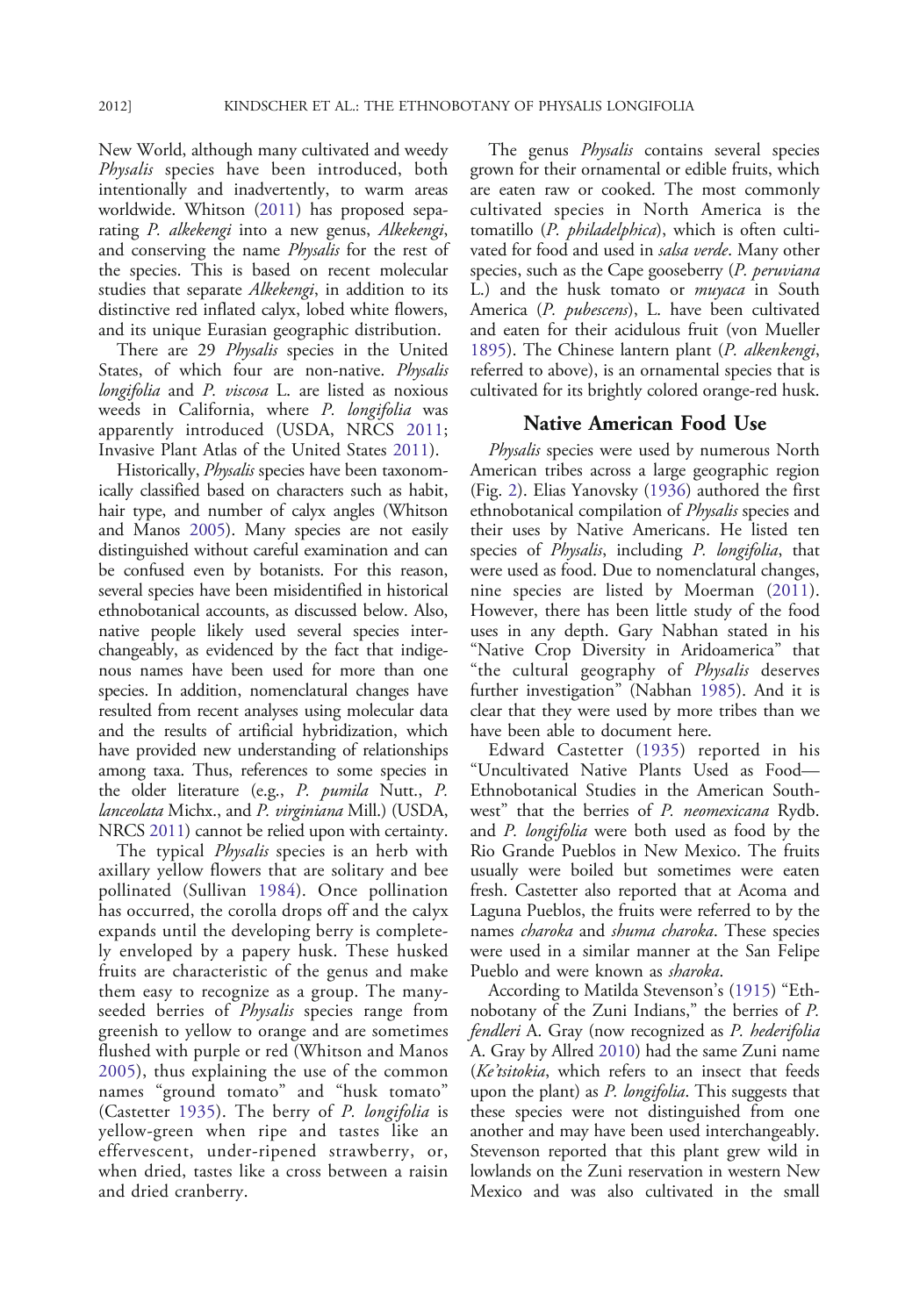<span id="page-3-0"></span>

Fig. 2. Tribes (numbers refer to names on the key) who used *Physalis* species for food or medicine, and stars designate some of the archeological sites (citations in text) where *Physalis* seeds have been found. The shaded range, by state and province, for all *Physalis* species, is from the USDA Plants database (USDA NRCS [2011\)](#page-11-0).

gardens worked by women. The ripe red fruits, which were described as tasting similar to a tomato, were boiled with a small amount of water and ground in a mortar with raw onions, chiles and coriander seeds. The dish was regarded as a great delicacy (Castetter [1935](#page-9-0)). Ethnologist Walter Hough [\(1898\)](#page-10-0) also reported that the Zuni dried and ground the berries to produce a meal for making bread and stated that in the "old times" the berries of *P. longifolia* were eaten by the Hopi.

In Frank Cushing's "Zuni Breadstuffs" (based on his work on the Zuni Reservation in the 1880s), he writes: "Among the sandy defiles of the upper plains, mesas, and mountains, grow abundant low bushes bearing very juicy little yellow berries called  $k'i$ a'-po-ti mo'-we, or the 'juice-filled fruitage'." These berries were in high favor with the ancient Zunis as food according to Cushing. They were boiled or stewed to make a sauce, which, although not quite so acidic, otherwise tasted like cranberry sauce (Cushing [1920](#page-9-0)). The wild tomatillo is still currently used as food at the Zuni Reservation. In Rita Edaakie's "Idonaphshe—Let's Eat—Traditional Zuni Foods," she gives a recipe for the use of  $Ke$ : ts'ido'kya K'yalk'osenne, or tomatillo paste, in which the domesticated tomatillos, P. philadelphica, are used to make a tasty sauce that includes roasted chiles and green onions (Edaakie [1999](#page-9-0); Nabhan [2008](#page-11-0)). This recipe is certainly an adaptation of the previous use of native Physalis species.

There is documented food use of seven other Physalis species found north of Mexico. Because these species co-occur in the region of use of P.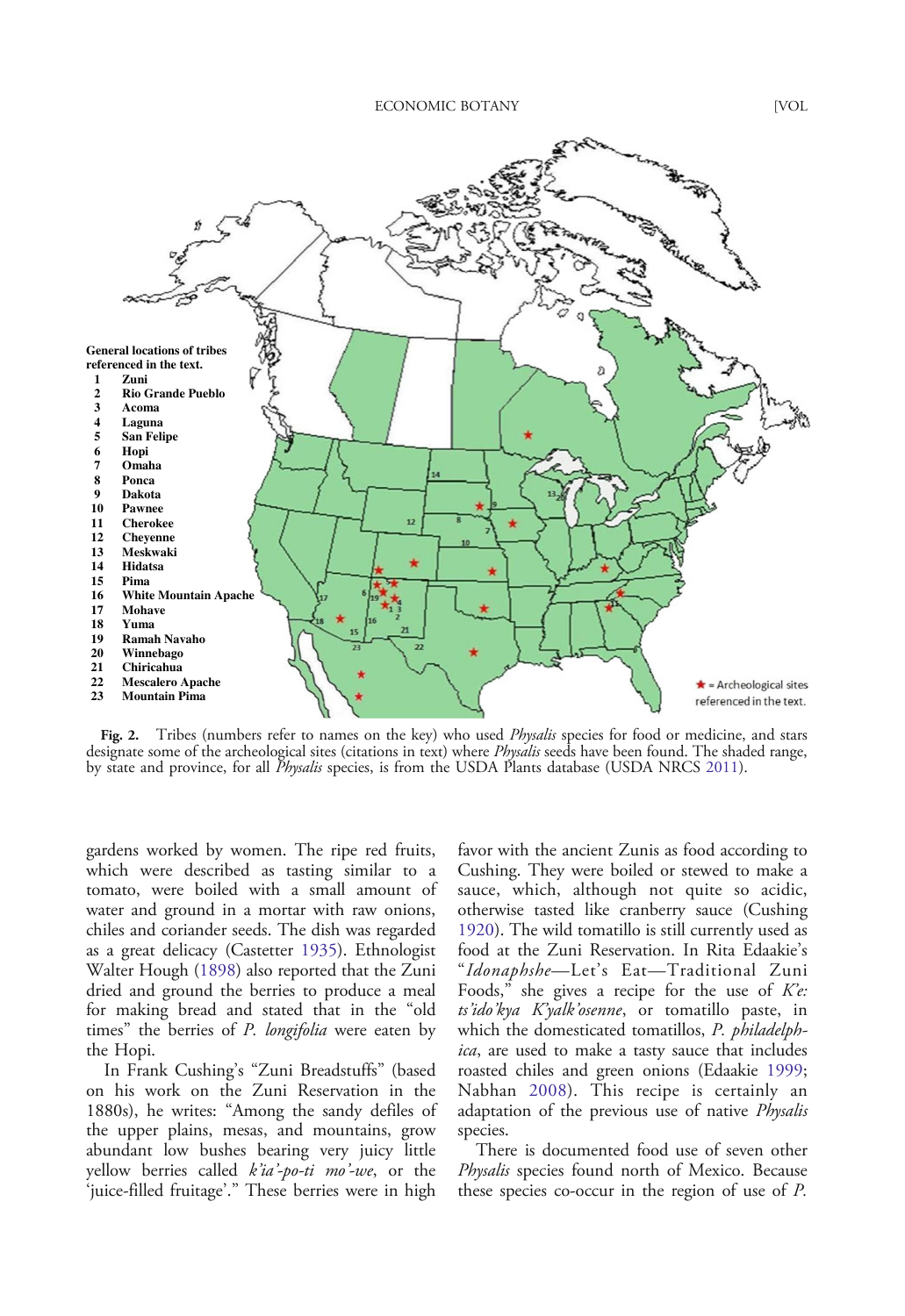longifolia in the United States and are similar to it, they are being reported here. Melvin Gilmore reported that the fruits of P. heterophylla Nees were made into a sauce for food by the Omaha, Ponca, Dakota, and Pawnee. When there was sufficient quantity, the fruits were dried for the winter (Gilmore [1913](#page-10-0)). The Omaha and Ponca name, Pe igatush, translates as "forehead, to pop," referring to popping the inflated calyx against the head, a playful diversion that kids still shared in Nebraska when growing up in the 1970s (Kindscher, personal communication).

When the Dakota first saw figs, they likened them (likely because of their sticky texture and sweetness when dried) to Physalis, and called them Tomaniohpe washichu, "White man's Physalis" (Gilmore [1977](#page-10-0)). The Cherokee (Hamel and Chiltoskey [1975\)](#page-10-0), Cheyenne (Hart [1981](#page-10-0)), and Meskwaki (Smith [1928](#page-11-0)) also used the berries of P. heterophylla as food. Buffalobird Woman (a Hidatsa), informed ethnobotanist Gilbert Wilson in 1916 that wild tomatillos were scarce on the Hidatsa reservation in North Dakota, but when they were found, the fruits were collected and eaten fresh in the field or brought back to the lodges. When occasionally found in quantity, the fruits were pounded and shaped into patties that were dried, similar to those made with chokecherries (Nickel [1974\)](#page-11-0)

The bud clusters of a species identified as P. *lanceolata* were used in the spring by the Dakota as food (Gilmore [1913\)](#page-10-0). Later, this tribe also ate the firm young, green "seed pods" boiled with meat. According to current taxonomic authorities, P. lanceolata is a species that occurs only in the Carolinas and Georgia, so Gilmore's account must actually refer to one of the perennial species —P. virginiana, P. longifolia, or P. pumila. All of these species occur in northeast Nebraska on the Dakota reservation where Gilmore interviewed elders and collected roots (see Fig. [3\)](#page-5-0) but apparently did not collect a voucher specimen.

Other species used as food include P. acutifolia (Miers) Sandw., which the Pima in the Southwest desert ate raw (Rea [1997](#page-11-0)). P. hederifolia fruits were eaten by the White Mountain Apache, Mohave, and Yuma (Moerman [2011\)](#page-11-0). P. pubescens fruit were eaten fresh, cooked, or dried by the Mohave, Yuma, and Ramah Navajo (Moerman [2011\)](#page-11-0). P. virginiana fruit were eaten raw by the Meskwaki in Wisconsin after they were "touched by frost in the fall" (Smith [1928\)](#page-11-0). This species also was reported by Huron Smith to be eaten by the Winnebago in Wisconsin in the 1930s (Kindscher and Hurlburt [1998\)](#page-10-0). The annual P. angulata L. fruit were eaten fresh by the Eastern Band of the Cherokee when they turned yellow (Cozzo [2004\)](#page-9-0). Also, the annual P. neomexicana was reported by Edward Castetter in 1936 to be considered a delicacy and commonly eaten by Chiricahua and Mescalero Apache in New Mexico (Castetter and Opler [1936\)](#page-9-0). Additionally, in northern Mexico, P. caudella Standl. (which also occurs in Arizona and New Mexico) is common in Mountain Pima agricultural fields in Chihuahua. Fruits are eaten green or ripe, primarily by children (Laferriere et al. [1991\)](#page-10-0).

# Ancient Uses of Physalis Species as Food

Physalis species occur commonly in archaeological materials in the Southwest, Great Plains, and Midwest (see Fig. [2\)](#page-3-0). Identifying charred seeds to species is not possible, so they all are simply identified as Physalis species. The charred seeds have been found at archaeological sites in New Mexico dating from as early as AD 298 at LA 109100 on Ceja Mesa west of Albuquerque (Dello-Russo [1999\)](#page-9-0) and at the Basketmaker III/ Pueblo I period (AD 650–900) at River's Edge west of the Rio Grande River and north of Corrales (Brandt [1991](#page-9-0)). The period of use extends into the Coalition and Classic periods of the Rio Grande Classification (AD 1200–1600), occurring at LA 1051 (Toll and McBride [2011\)](#page-11-0), LA 2 (McBride and Smith [2011\)](#page-10-0), and at Arroyo Hondo Pueblo (Wetterstrom [1986\)](#page-11-0) in the Santa Fe district, as well as on the Pajarito Plateau near Los Alamos (McBride [2008\)](#page-10-0). Seeds also have been found at Salmon Ruin, an ancestral Pueblo site in northwest New Mexico (Doebley [1981\)](#page-9-0). At the Yellowjacket site in southwest Colorado, 800-year-old charred seeds of Physalis species were common in hearths and middens (Kuckelman [2003](#page-10-0)).

The plants often are associated with abandoned fields, as they flourish in disturbed, weedy habitats, but some archeologists (Yarnell [1965](#page-12-0)) suspect that wild tomatillos actually were cultivated or at least encouraged among other crops before Pueblo times. Prehistoric inhabitants probably cooked fresh fruits, dried the fruits, or ground dried seeds to cook with other foods (Wetterstrom [1986\)](#page-11-0). All of these uses would provide opportunity for some seeds to be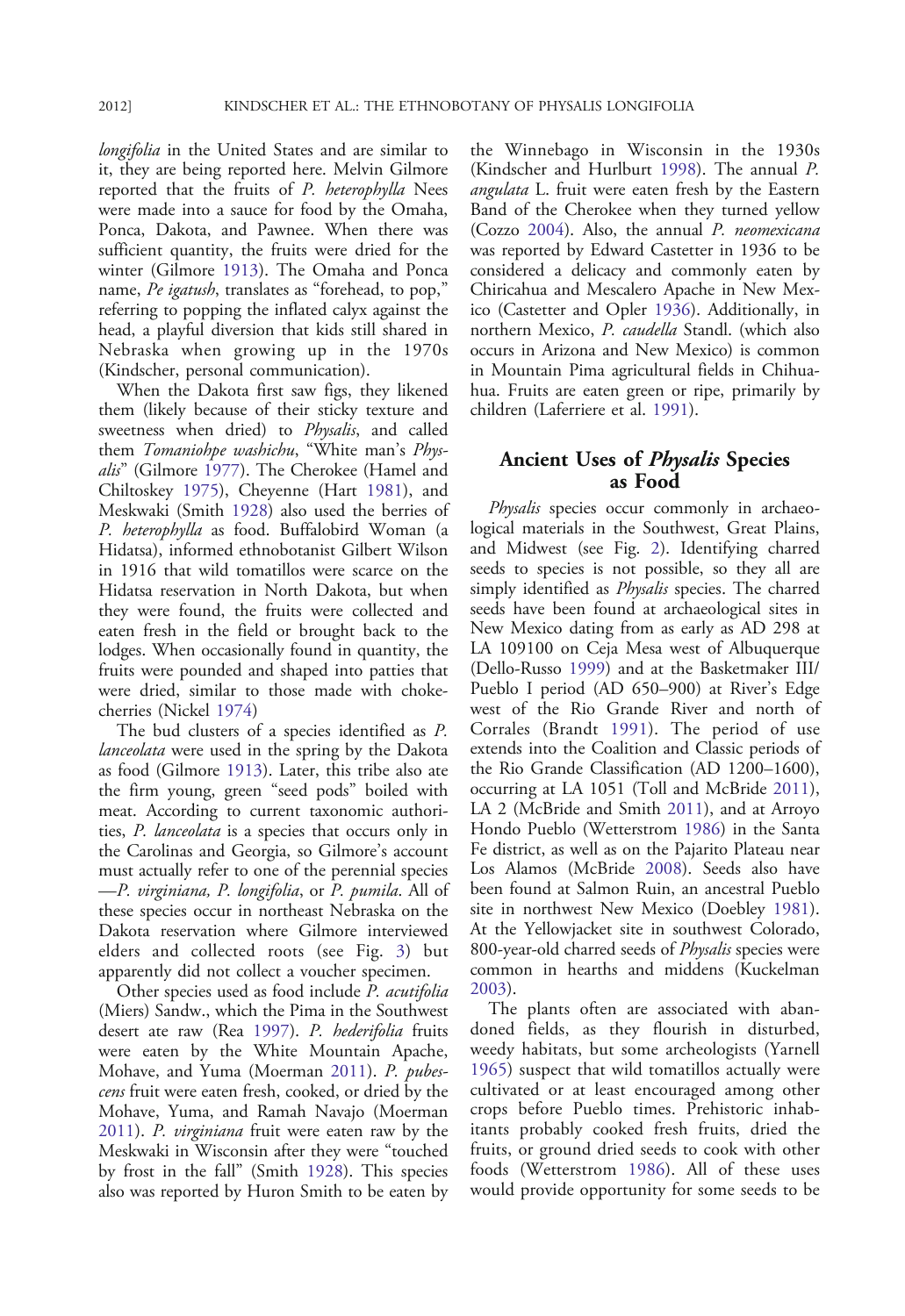<span id="page-5-0"></span>

Fig. 3. Top left: *Physalis longifolia* (wild tomatillo) in a field near Cimarron, Kansas. Top right: Fruits, sliced in half and dried, become chewy and sweet, although a little acidulous. Middle left: Roots of P. longifolia. The Omaha and Ponca names for P. lanceolata, and possibly also P. longifolia, has been translated as "crooked medicine," an apparent reference to the roots, which were used to treat headache and stomach trouble, and as a dressing for wounds. Middle right: Dried root samples of "crooked medicine," P. lanceolata, collected in 1927 by ethnobotanist Melvin Gilmore, archived at the Smithsonian's National Museum of the American Indian Cultural Resources Center in Suitland, MD (catalog number: 15/2097), used with permission. Bottom left: P. longifolia seeds as they appear under a microscope. Bottom right: Ripe fruits of P. longifolia. The fruits were eaten raw, cooked or dried by the Zuni, Hopi and other Native American tribes.

preserved, since a cook might inadvertently scatter some seeds during preparation of a sauce or other dish. The lower moisture content of dried seeds or fruits versus fresh increases the chance of being carbonized in a fire.

Further evidence of food usage is the discovery of Physalis seeds in coprolites (dried feces) of the agricultural Basketmaker III and Pueblo III people in the Four Corners region of the Southwest. Given that about 10 percent of fecal samples contained Physalis, it is believed that the fruits were associated with agricultural crops and were a food of moderate importance (Minnis [1989](#page-10-0)).

Richard Yarnell ([1965\)](#page-12-0) studied archaeological sites of the Pajarito Plateau (near Los Alamos, New Mexico, at elevations from 6,100 to 6,700 feet). He commented: "Five species of Solanaceae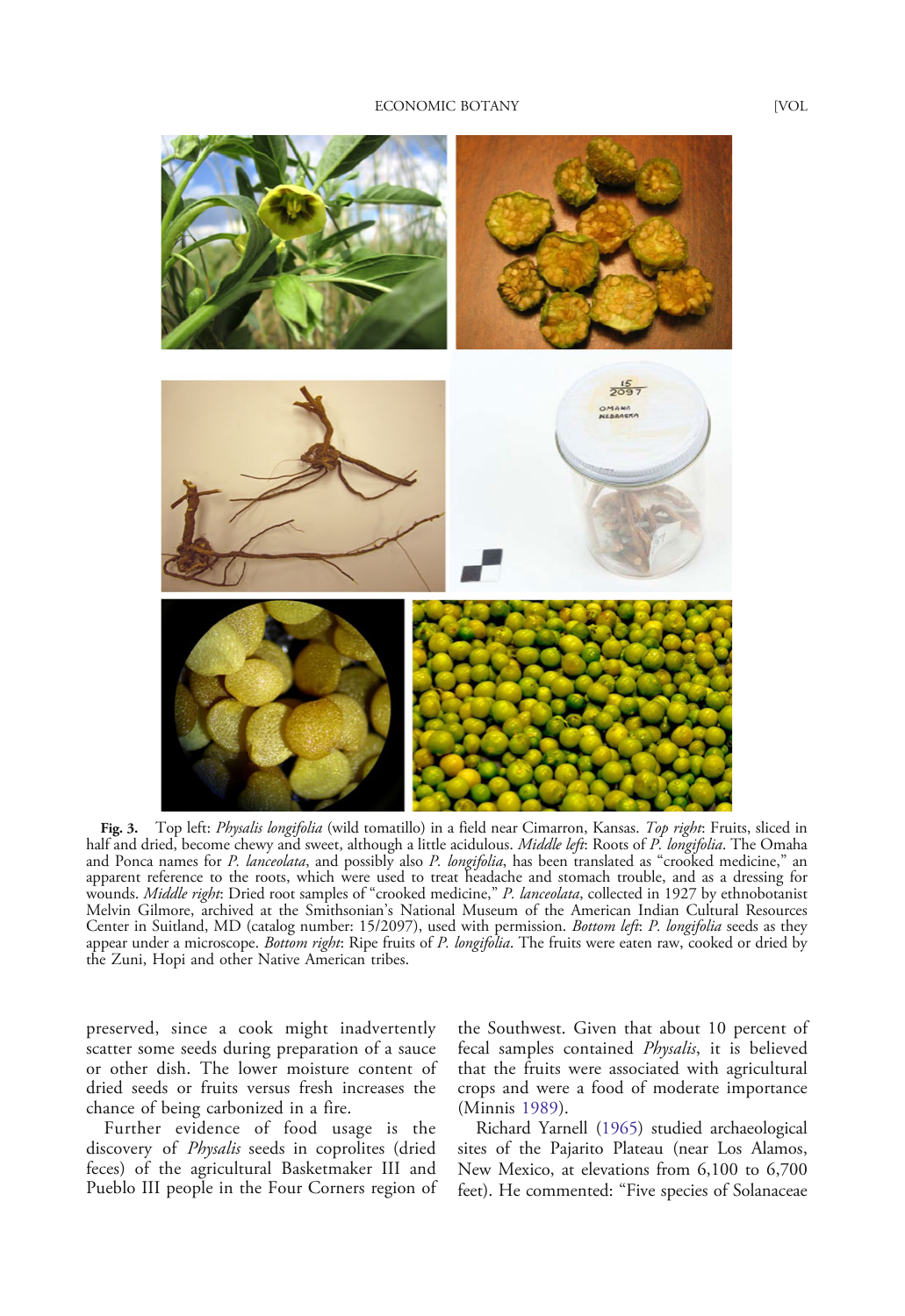appear to have considerable significance in that they are highly correlated with growing at archaeological sites. These are Solanum jamesii, Solanum triflorum, Physalis neomexicana, Lycium pallidum, and Datura meteloides. Three other species, Chamaesaracha conioides, Physalis hederifolia var. cordifolia, and Solanum elaeagnifolium, are apparently of lesser significance." These species appear to be more than just weeds associated with the disturbance of archaeological sites, since ethnobotanical evidence suggests that all of them are associated with agricultural, food, and cultural practices (Yarnell [1965](#page-12-0)).

Physalis seeds are frequently found in archeological sites from the Great Plains to the eastern United States as well. They were widely available in the summer and fall in the eastern woodlands, where they have been found at several archeological sites (Scarry [2003\)](#page-11-0). Wild tomatillo seeds are abundant at two winter camps of the Fort Ancient culture (1000–1750 AD) in east-central Kentucky. They were among the wild plants discovered at the Dymock sites in Ontario, which are Western Basin Younge phase sites (ca. AD 1000–1200) (Crawford and Smith [2003](#page-9-0)). Physalis seeds also were found at the Meehan-Schell site, a Late Woodland site (AD 850–1100) in Iowa along with many other native seeds, grains, and nuts (Mead [1981\)](#page-10-0). In South Dakota, they were identified at the Mitchell site, an Initial Middle Missouri Complex (AD 900–1400) (Benn [1974\)](#page-9-0).

Seeds were present at the Two Deer site in Kansas of the Bemis Creek Complex, Late Woodland (AD 550–1005) (Adair and Brown [1978](#page-9-0)). In south-central Oklahoma, they were identified at the Densmore site, Early Plains Village Period (AD 900–1250) (Drass [1993](#page-9-0)). They also were being used into the Protohistoric era at the Longhorn site in Texas in the early 1600s (Dering [1993a](#page-9-0), [b](#page-9-0)). Finally, *Physalis* seeds were found at the Recon John Shelter in southeastern Colorado, a Woodland/Early Ceramic site (15 BC–AD 1000) (Zier and Kalasz [1991](#page-12-0)). In addition to these ancient sites, archeological remains of Physalis have been found at historic period Cherokee sites at the Ravensford and Coweeta Creek sites in North Carolina and at Brasstown Valley in Georgia (Cable et al. [1997](#page-9-0); VanDerwarker [2012\)](#page-11-0).

# Ethnopharmacology of Physalis longifolia and Other Related Species

In northeast Nebraska, the ethnobotanist Melvin Gilmore ([1977\)](#page-10-0) reported in 1919 that P. lanceolata was known by the Omaha and Ponca as *makan bashahon-shon*, "crooked medicine," apparently referring to the crooked roots of the plant. The root of this species (actually P. longifolia, P. virginiana, or P. pumila; see discussion above on Gilmore's identification) was used as medicine by the Omaha, Ponca, and Winnebago to treat headache and stomach trouble, and as a dressing for wounds. Alice Fletcher and Francis La Flesche [\(1911](#page-10-0)) reported that the Omaha Buffalo doctors used P. viscosa (Gilmore reported that this was actually P. lanceolata) roots to dress wounds.

The Lakota were reported to eat P. heterophylla fruits to increase the appetite (Rogers [1980](#page-11-0)). The Iroquois used the dried leaves and roots of P. heterophylla as a wash to treat venereal disease sores and also internally as a tea to treat stomachache after one was sick (Herrick [1995\)](#page-10-0). The dried leaves and root of P. pubescens were used by the Navaho as a "life medicine" (Vestal [1952](#page-11-0)). The Meskwaki made an infusion of the whole plant of P. virginiana to treat dizziness (Smith [1928\)](#page-11-0).

Many other *Physalis* species throughout the world have been used traditionally for medicine. One anti-cancer finding relates directly to the work discussed below. It is the use of a paste, extracted from the leaves and stems of P. mimima L. (a weedy species, most likely native to the New World tropics), which traditionally has been used in Thailand and Malaysia as a medicine to treat cancer (Lee and Houghton [2005](#page-10-0)).

# Medicinal Chemistry, Anti-Cancer Studies, and Recent Discoveries

Physalis species are known to contain carbohydrates, lipids, minerals, vitamins, and phytosterols (Puente et al. [2011\)](#page-11-0). They also are a major contributor of withanolide-type structures. Withanolides are classically defined as a group of  $C_{28}$ ergostane-type steroids with a C-22,26 δ-lactone group, first isolated from the genus Withania (Lavie et al. [1965](#page-10-0)). They are restricted to the Solanaceae family (subfamily Solanoideae), which includes the genera Datura, Physalis, and Withania (Zhang et al. [2012;](#page-12-0) Misico et al. [2011](#page-11-0); Chen et al. [2011](#page-9-0); Eich [2008;](#page-9-0) and Veleiro et al [2005\)](#page-11-0).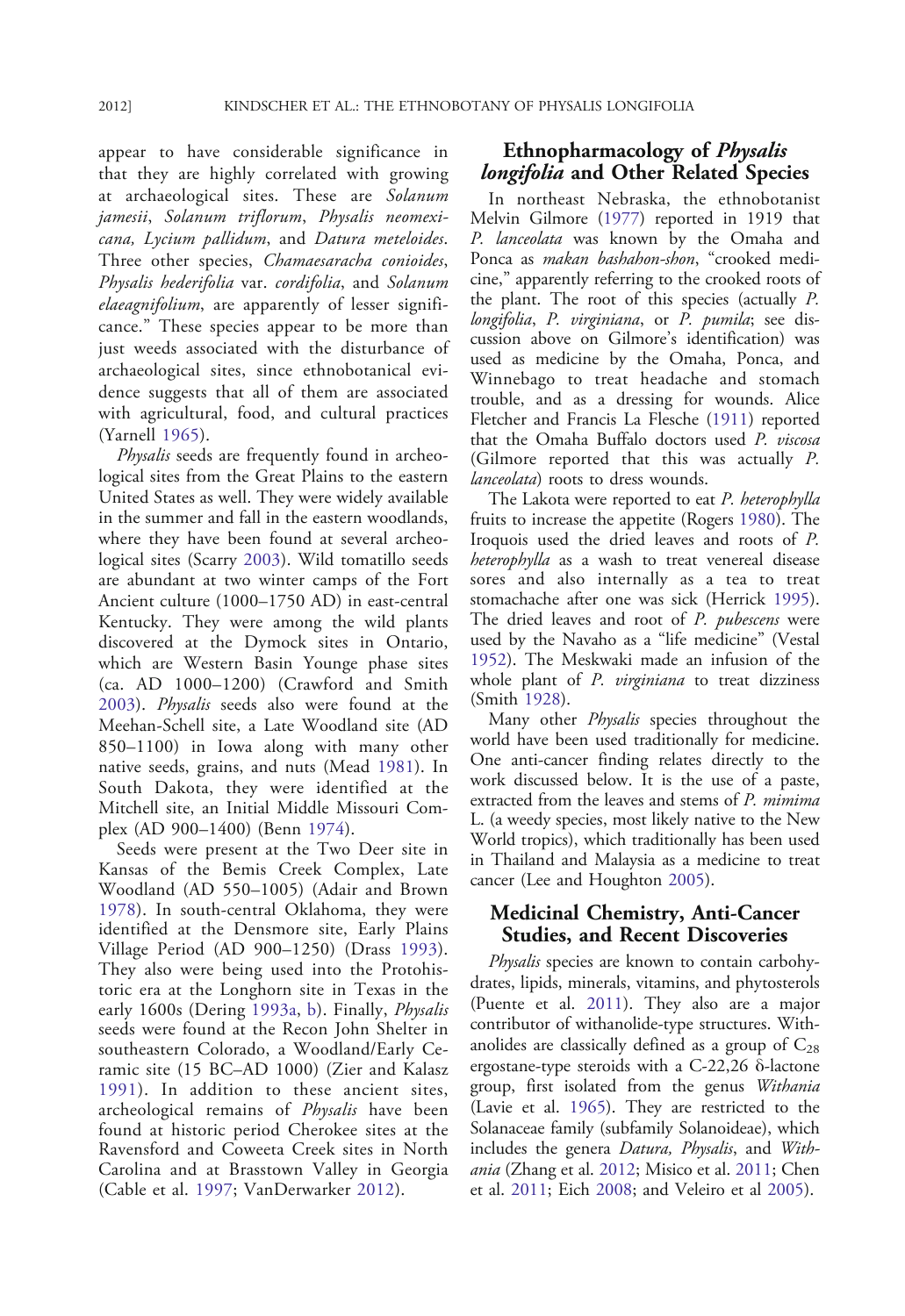Withanolides have attracted substantial recent interest due to their exhibition of significant biological activities, specifically antimicrobial, antitumor, anti-inflammatory, immunomodulato-

ry, and insect-antifeedant activities (Misico et al. [2011](#page-11-0); Chen et al. [2011\)](#page-9-0). The typical withanolide, withaferin A, has been shown in vitro and in vivo to suppress the growth of an array of tumor cells, including breast, pancreatic, prostate, lung, leukemia, and head and neck squamous cell carcinoma, by inducing programmed cell death (Samadi et al [2010](#page-11-0))—therefore possessing potential to inhibit tumorous cell growth.

Most research on these compounds has been studies of ashwagandha, Withania somnifera, an important plant in Ayurvedic medicine for more than 3,000 years (Mishra et al. [2000\)](#page-11-0). It has been used traditionally as a liver tonic, anti-inflammatory agent, aphrodisiac, treatment for arthritis and rheumatism, and as an adaptogen to promote overall health and longevity (Monograph [2004;](#page-11-0) Mishra et al. [2000\)](#page-11-0).

As part of an ongoing study of withanolides by our group, the phytochemistry and biological activity of *P. longifolia* was evaluated for the first time (Zhang et al. [2011\)](#page-12-0). Fourteen new withanolides (named withalongolides A-N), four acetylated derivatives and eight known compounds were isolated and identified from the aerial parts of this species (Zhang et al. [2011\)](#page-12-0). The classically defined withanolide-type steroids isolated from P. longifolia have a diversity of oxygenation patterns.

Eight known compounds were also identified from P. longifolia, including seven withanolides (sitoindoside IX, withaferin A, 2,3-dihydro-3βmethoxywithaferin A, viscosalactone B, 2,3-dihydro-3β-O-sulfate withaferin A, 2,3-dihydrowithaferin A, and  $3\alpha$ ,  $6\alpha$ -epoxy- $4\beta$ ,  $5\beta$ ,  $27$ -trihydroxy-1oxowitha-24-enolideJ) and a flavonoid glucoside, rutin (Zhang et al. [2011\)](#page-12-0). A voucher specimen for this material was collected in Ellsworth County, Kansas, by Hillary Loring (collection number 3583) and deposited in the R.L. McGregor Herbarium at the University of Kansas.

When tested against human head and neck squamous cell carcinoma and against melanoma cell lines for their cytotoxicity, eight withanolides (including withalongolides A,B, C, D, E,G,H, sitoindoside IX, withaferin A, and 2,3-dihydro-3β-O-sulfate withaferin A) and four acetylated derivatives showed potent cytotoxic effects against the cancer cells compared to normal fetal (MRC-

5) fibroblast control cells tested with  $IC_{50}$  values in the range  $0.067-9.3 \mu M$ , while the other withanolides were inactive (Zhang et al. [2011\)](#page-12-0). In addition, none of the withanolides demonstrated cytotoxicity in normal fibroblast cells at or below the concentrations where cancer cells demonstrated toxicity. For these reasons, there is considerable interest in these new compounds.

Other recent anti-cancer discoveries include those found in P. angulata, which demonstrated anti-metastatic and anti-angiogenic activity (Hsua et al. [2011](#page-10-0)). This species also was found to contain anti-proliferative withanolides, cyto-toxic against prostate cancer cells (Jin et al. [2012\)](#page-10-0), and as well as Physalin B, which has anti-melanoma activity (Hsu et al. [2012\)](#page-10-0). In addition, P. minima has been shown to have significant cytotoxic activity on human lung cancer cells (Leong et al. [2011](#page-10-0)).

#### Erroneous Hallucinogenic Information

The Louisiana State Act 159 [\(2006](#page-10-0)) treats P. subglabrata (now recognized as a variety of P. longifolia) as a hallucinogenic plant. This potential hallucinogen is listed at two popular culture web sites: Wikipedia [\(2011](#page-12-0)), and Erowid ([2011\)](#page-10-0), apparently because it is listed in this state act. We conducted extensive searches of the internet and academic search engines but could not find any information to support this claim. We contacted the state representative (now the Louisiana Commissioner of Agriculture) who sponsored the bill, and he informed us that "The Plant Kingdom and Hallucinogens" by Dr. Richard Evans Schultes [\(1970](#page-11-0)) was the source of information for Act 159. This law restricts cultivation and possession of 39 listed "hallucinogenic plants," including the fungi Amanita muscaria and *Psilocybe* spp., entire genera such as *Erythrina* spp. and also Salvia divinorum, Ipomoea violacea, and Solanum carolinense. However, Schultes made no mention of the genus Physalis. We have no alternative but to believe that the inclusion of P. subglabrata (P. longifolia var. subglabrata) as a hallucinogenic plants in Louisiana State Act 159 is erroneous.

#### **Toxicity**

There is little evidence of substantial toxicity in Physalis species. The fruits of species north of Mexico have been documented to be eaten as food. Two cases of livestock poisoning involving P. angulata foliage in hay or forage have been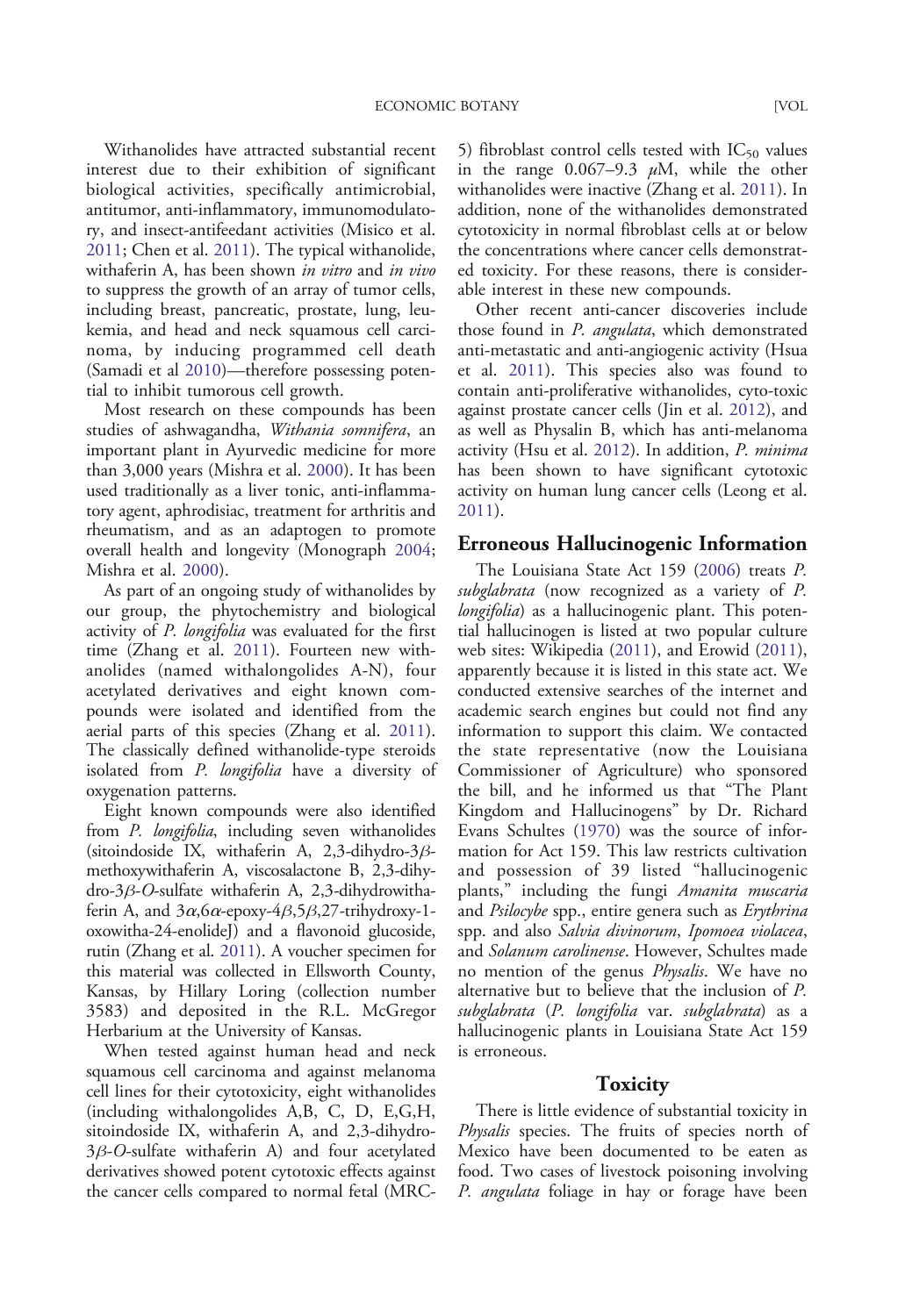reported for California (Fuller and McClintock [1986](#page-10-0)). However, the toxicity has not been confirmed. Overall there is little reason to consider the plants toxic, other than that they may contain solanine-type glycoalkaloids (Burrows and Tyrl [2001](#page-9-0)) present throughout most of the Solanaceae. Solanine, a chemical destroyed by heat, is reported to be in the green fruit. This may explain why the young bud clusters of the plants and some sauces were prepared by cooking. Like other members of the Solanaceae, including tomatoes and peppers, only the fruits of Physalis are generally consumed as food, while the foliage is considered somewhat poisonous.

# **Cultivation**

We have found P. longifolia relatively easy to grow from seed in the greenhouse. Seedlings were transplanted to our research garden where all individuals of this perennial easily fruited the first year. The fruits are not only tasty in sauce, but also are sweet and flavorful when cut and dried. Because of their widespread use and occurrence in traditional Native American gardens, it is possible that P. longifolia and other wild tomatillos may have been cultivated. Gary Nabhan [\(2008](#page-11-0)) states that *Physalis* "grows as a weed among Tarahumara and Tepehuan fields in the Sierras (of Mexico) but also appears to have been semi-cultivated by some Pueblo, Navajo, and Hispanic gardeners of northern New Mexico." Paul Minnis surmised that it is one of the numerous species in the Southwest and adjacent Mexico that was actively managed for harvest (Minnis [2001](#page-11-0)).

Physalis longifolia was described as cultivated by Pueblo people by both Matilda Stevenson ([1915](#page-11-0)), who had lived at Zuni Pueblo and observed it in their gardens, and also by Edward Castetter ([1935\)](#page-9-0). There is speculation—due to the discovery of an unusually large *Physalis* species seed at a Classic Period Hohokam site near Phoenix, Arizona—that *Physalis* may have been cultivated (Adams [2002](#page-9-0); Bohrer [1991\)](#page-9-0). It is possible that this large seed could have been from a cultivated variety from Mexico. Whether or not wild Physalis species were cultivated, it is clear that the *Physalis* fruits were widely appreciated and encouraged.

## Conclusion

The wild tomatillo, P. longifolia, as well as other Physalis species, has a lengthy history of being used as food and medicine by Native Americans. Species identifications are often difficult and confusing for both botanists and ethnobotanists, and many species were traditionally used interchangeably. Physalis seeds have been found at numerous archaeological sites, dating from the Archaic to the Classic period in the Rio Grande Valley; northern New Mexico and southwestern Colorado; through the Great Plains and the Midwest; and into Ontario, Canada. Physalis species have tasty fruits and likely were encouraged in agricultural fields and possibly even cultivated. Although less important than food uses, Native American medicinal uses of Physalis also were common. Recent work by our Native Medicinal Plant Research Program ([http://](http://nativeplants.ku.edu/) [nativeplants.ku.edu/\)](http://nativeplants.ku.edu/) has led to the discovery of many interesting new compounds, including withanolides, within the plant and fruit, some of which have potent anti-cancer activity. In addition, several recent studies highlight potential anti-cancer activity and other therapeutic uses of Physalis species. Based on the numerous, extensive, and long-term use of the fruits as food, it appears they are safe for consumption. Although this common plant is widely ignored and described as a weed, it was once an important plant for both food and medicine, and may be so again.

#### Acknowledgements

This study was supported by grant IND0061464 (awarded to B. Timmermann and K. Kindscher) from the Kansas Bioscience Authority and Heartland Plant Innovations. We have received help from many people with our work on Physalis. Craig Freeman of the R.L. McGregor Herbarium at the University of Kansas has been especially helpful with making species identification. Janet Sullivan of the Albion Hodgdon Herbarium at the University of New Hampshire reviewed the taxonomy in the paper. Maria Pontes Ferreira, Nutrition and Food Science Department, Wayne State University, and Jennifer Delisle, Kansas Biological Survey, helped us with field collections. Dana Peterson and Gorgina Ross (both of the Kansas Biological Survey), respectively, created the distribution map and wrote the Spanish abstract. Important reviews of the manuscript and valuable feedback were provided by Richard Felger, University of Arizona; Richard Ford, Anthropology Department, University of Michigan; and Pam McBride, New Mexico Office of Archeological Studies. Many other staff and students have been helpful in the field, lab,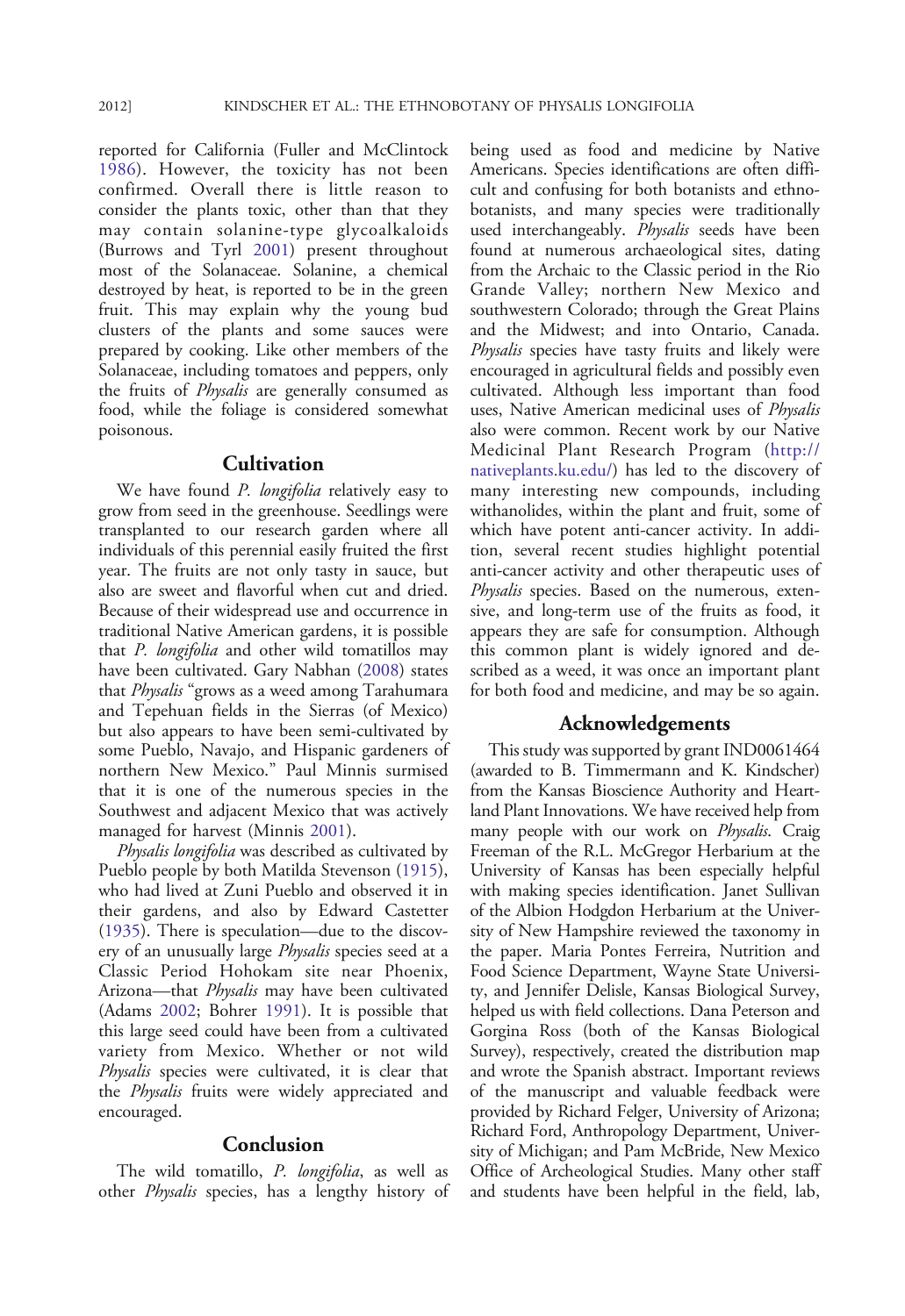<span id="page-9-0"></span>and gardens, including Juan Jose Araya Barrantes, Luanna Bailey, Greg Beverlin, Rachel Craft, Bryn Fragua, Robert Gallagher, Rao Gollapudi, Jason Hering, Tommy Leopard, Kim Scherman, Lauren Service, Ashley Stiffarm, Joe Stogsdill, Robbie Wood III, and Huaping Zhang.

# Literature Cited

- Adair, M. J. and M. E. Brown. 1978. The Two Deer Site (14BU55): A Plains Woodland– Plains Village Transition. In Prehistory and History of the El Dorado Lake Area (Phase II). Project Report Series No. 47. Museum of Anthropology. University of Kansas. Lawrence.
- Adams, K. 2002. Archaeobotanical Studies and Paleoenvironmental Reconstructions, Gila River Indian Community, Arizona. P-MIP Technical Report No. 2002–03.
- Allred, K. 2010. Flora Neomexicana I: The vascular plants of New Mexico, an Annotated Checklist to the Names of Vascular Plants with Synonymy and Bibliography. Available: <http://www.lulu.com/>.
- Benn, D. W. 1974. Seed Analysis and Its Implications for an Initial Middle Missouri Site in South Dakota. Plains Anthropologist 19:55– 72.
- Bohrer, V. 1991. Recently Recognized Cultivated and Encouraged Plants Among the Hohokam. Kiva 56:227–235.
- Brandt, Carol B. 1991. The River's Edge Archaeobotanical Analysis: Patterns in Plant Refuse. Zuni Pueblo, New Mexico. Zuni Archaeology Program. Ethnobiological Technical Series 91-2.
- Burrows, G. E. and R. J. Tyrl. 2001. Toxic Plants of North America. Iowa State University Press, Ames.
- Cable, John, Lisa O'Steen, Leslie E. Raymer, Johannes H. N. Loubser, David S. Leigh, J. W. Joseph, Mary Beth Reed, Lotta Danielsson-Murphy, Undine McEvoy, Thaddeus Murphy, Mary Theresa Bonhage-Freund, and Deborah Wallsmith. 1997. A Picture Unsurpassed: Prehistoric and Historic Indian Settlement and Landscape, Brasstown Valley, Towns County, Georgia. Report on File at New South Associates, Georgia. Stone Mountain.
- Castetter, E. E. 1935. Uncultivated Native Plants Used as Food—Ethnobotanical Studies in the

American Southwest. New Mexico University Biological Series Bulletin 4(1).

- Castetter, E. F. and M. E. Opler. 1936. The Ethnobiology of the Chiricahua and Mescalero Apache; Ethnobiological Studies in the American Southwest: III. A. The Use Of Plants For Foods, Beverages And Narcotics. University of New Mexico 4:3–63.
- Chen, L. X., H. Hao, and F. Qiu. 2011. Natural Withanolides: an Overview. Natural Products Reports 28:705–740.
- Cozzo, D. N. 2004. Ethnobotanical Classification System and Medicinal Ethnobotany of the Eastern Band of the Cherokee Indians. Ph.D. Dissertation. Anthropology Department, University of Georgia.
- Crawford, G. W., and D. G. Smith. 2003. Paleoethnobotany in the Northeast. Pages 172-257. in P.E. Minnis, editor. People and Plants in Ancient Eastern North America. Smithsonian: Washington, D.C.
- Cushing, F. H. (1920). Zuni Breadstuff. Museum of the American Indian, Heye Foundation. New York.
- Dello-Russo, R. D. 1999. Climatic Stress in the Middle Rio Grande Valley of New Mexico: An Evaluation of Changes in Foraging Behaviors During the Late Archaic/ Basketmaker II Period. Unpublished Ph.D. dissertation. University of New Mexico. Albuquerque.
- Dering, J. P. 1993a. Plant Remains. In Data Recovery at Justiceburg Reservoir (Lake Alan Henry), Garza, and Kent Counties, Texas: Phase III, Season 2, edited by D.K. Boyd. Prewitt and Associates, Austin, Texas, 431–434.
- Dering, J. P. 1993b. Plant Remains. Pages 431– 434. in D.K. Boyd, editor. In Data Recovery at Justiceburg Reservoir (Lake Alan Henry), Garza, and Kent Counties, Texas: Phase III, Season 2. Prewitt and Associates, Texas. Austin
- Doebley, J. F. 1981. Plant Remains Recovered by Floatation from Trash at Salmon Ruin, New Mexico. Kiva 46:169–187.
- Drass, R. R. 1993. Macrobotanical Remains from Two Early Plains Village Sites in Central Oklahoma. Plains Anthropologist 38:51–64.
- Edaakie, R. 1999. Idonaphshe—Let's Eat— Traditional Zuni Foods. A:shiwi A:wan Museum and Heritage Center, Zuni, New Mexico. Zuni.
- Eich, E. 2008. Solanaceae and Convolvulaceae: Secondary Metabolites. Spring-Verlag, Berlin.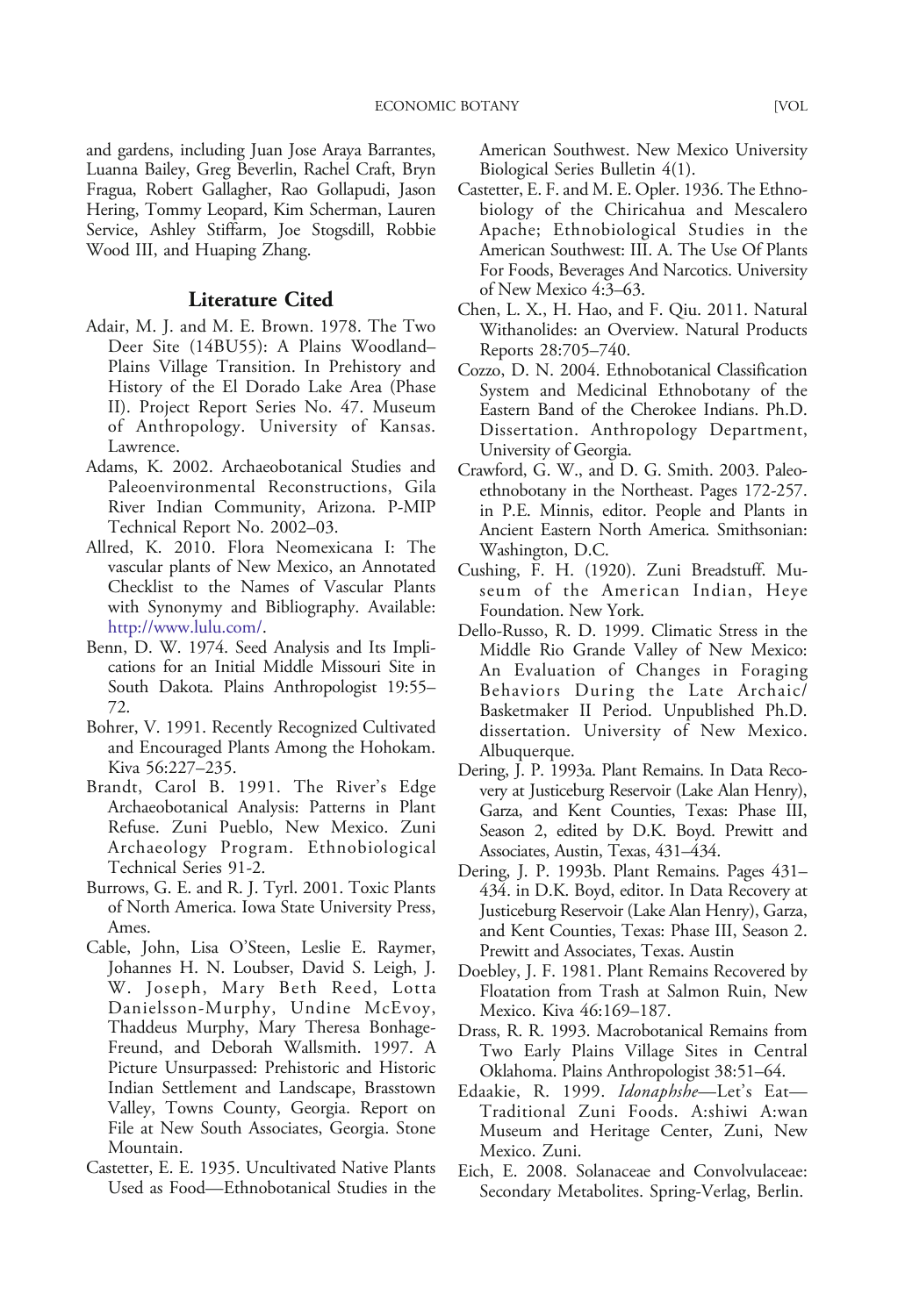- <span id="page-10-0"></span>Erowid 2011. From: [http://www.erowid.org/](http://www.erowid.org/psychoactives/law/states/states_info1.shtml) [psychoactives/law/states/states\\_info1.shtml.](http://www.erowid.org/psychoactives/law/states/states_info1.shtml) Accessed November 15, 2011.
- Fletcher, A. C. and F. LaFlesche. 1911. The Omaha Tribe. Smithsonian Institution. Bureau of American Ethnology 27:76–78.
- Fuller, T. and E. McClintock. 1986. Poisonous Plants of California. University of California Press, Berkeley.
- Gilmore, M. R. 1913. Some Native Nebraska Plants with Their Uses by the Dakota. Nebraska State Historical Society 17:358–371.
- Gilmore, M. R. 1977. Uses of Plants by the Indians of the Missouri River Region. University of Nebraska Press, Lincoln.
- Hamel, P. B. and M. U. Chiltoskey. 1975. Cherokee lants: Their Uses—a 400 Year History. Herald Publishing Company, North Carolina. Sylva.
- Hart, J. A. 1981. The Ethnobotany of the Northern Cheyenne Indians of Montana. Journal of Ethnopharmacology 4:1–55.
- Herrick, J. W. 1995. Iroquois Medical Botany. Syracuse University Press, New York. Syracuse.
- Hough, W. 1898. Environmental Interrelations in Arizona. American Anthropologist 11 (5):133–155.
- Hsu, C., Y. Wua, L. Farh, Y. Dua, W. Tseng, C. Wuf, and F. Chang. 2012. Physalin B from Physalis angulata Triggers the NOXA-related Apoptosis Pathway of Human Melanoma A375 cells. Food and Chemical Toxicology 50:619–624.
- Hsua, Y., C. Wub, H. Changc, K. Kumara, M. Linb, C. Cheni, H. Choi, C. Huangi, C. Huangd, H. Leee, W. Hsiehf, J. Chungg, H. Wangh, and H. Yangi. 2011. Inhibitory effects of Physalis angulata on tumor metastasis and angiogenesis. Journal of Ethnopharmacology 135:762–771.
- Invasive Plant Atlas of the United States. 2011. From: <http://www.invasive.org>, Accessed July 31, 2011.
- Jin, Z., M. Mashuta, N. Stolowich, A. Vaisberg, N. Stivers, P. Bates, W. Lewis, and G. Hammond. 2012. Physangulidines A, B, and C: Three New Antiproliferative Withanolides from Physalis angulata L. Organic Letters 14:1230–1233.
- Kindscher, K. and D. P. Hurlburt. 1998. Huron Smith's Ethnobotany of the Hocąk (Winnebago). Economic Botany 52(4):352– 372.
- Kuckelman, Kristin A., editor. 2003. The Archaeology of Yellow Jacket Pueblo (Site 5MT5): Excavations at a Large Community Center in Southwestern Colorado. Crow Canyon Archaeological Center, Colorado. Cortez.
- Laferriere, J. E., C. W. Weber, and E. A. Kohlhepp. 1991. Use and Nutritional Composition of Some Traditional Mountain Pima Plant Foods. Journal of Ethnobiology 11:93– 114.
- Lavie, D., E. Glotter, and Y. Shvo. 1965. Constituents of Withania somnifera Dun. III. The Side Chain of Withaferin A. Journal of Organic Chemistry 30:1774–1778.
- Lee, C. and P. Houghton. 2005. Cytotoxicity of Plants from Malaysia and Thailand used Traditionally to Treat Cancer. Journal of Ethnopharmacology 100:237–243.
- Leong, O., T. Muhammad, and S. Sulaiman. 2011. Cytotoxic Activities of Physalis minima L. Chloroform Extract on Human Lung Adenocarcinoma NCI-H23 Cell Lines by Induction of Apoptosis. Evidence-based Complementary and Alternative Medicine. doi:[10.1093/ecam/nep057](http://dx.doi.org/10.1093/ecam/nep057).
- Louisiana State Act 159. 2006. From: [http://](http://www.legis.state.la.us/billdata/streamdocument.asp?did=288583) [www.legis.state.la.us/billdata/stream](http://www.legis.state.la.us/billdata/streamdocument.asp?did=288583) [document.asp?did=288583](http://www.legis.state.la.us/billdata/streamdocument.asp?did=288583). Accessed August 15, 2011.
- McBride, Pamela J. 2008. Diet and Subsistence on the Pajarito Plateau: Evidence from Flotation and Vegetal Sample Analysis. In The Land Conveyance and Transfer Data Recovery Project: 7000 Years of Land Use on the Pajarito Plateau, Volume 3: Artifact and Sample. Analyses, edited by Bradley J. Vierra and Kari M. Schmidt, pp. 399–521. Los Alamos National Laboratory, Cultural Resources Report No. 273. New Mexico. Los Alamos.
- McBride, Pamela J. and Susan J. Smith. 2011. Agua Fria Schoolhouse Archaeobotanical Record. Manuscript on file, Southwest Archaeological Consultants, Santa Fe, New Mexico.
- Mead, B. 1981. Seed Analysis of the Meehan-Schell Site (13BN110), a great Oasis Site in Central Iowa. Journal of the Iowa Archeological Society 28:15–90.
- Minnis, P. E. 1989. Prehistoric Diet In The Northern Southwest: Macroplant Remains From Four Corners Feces. American Antiquity 54 (3):543–563.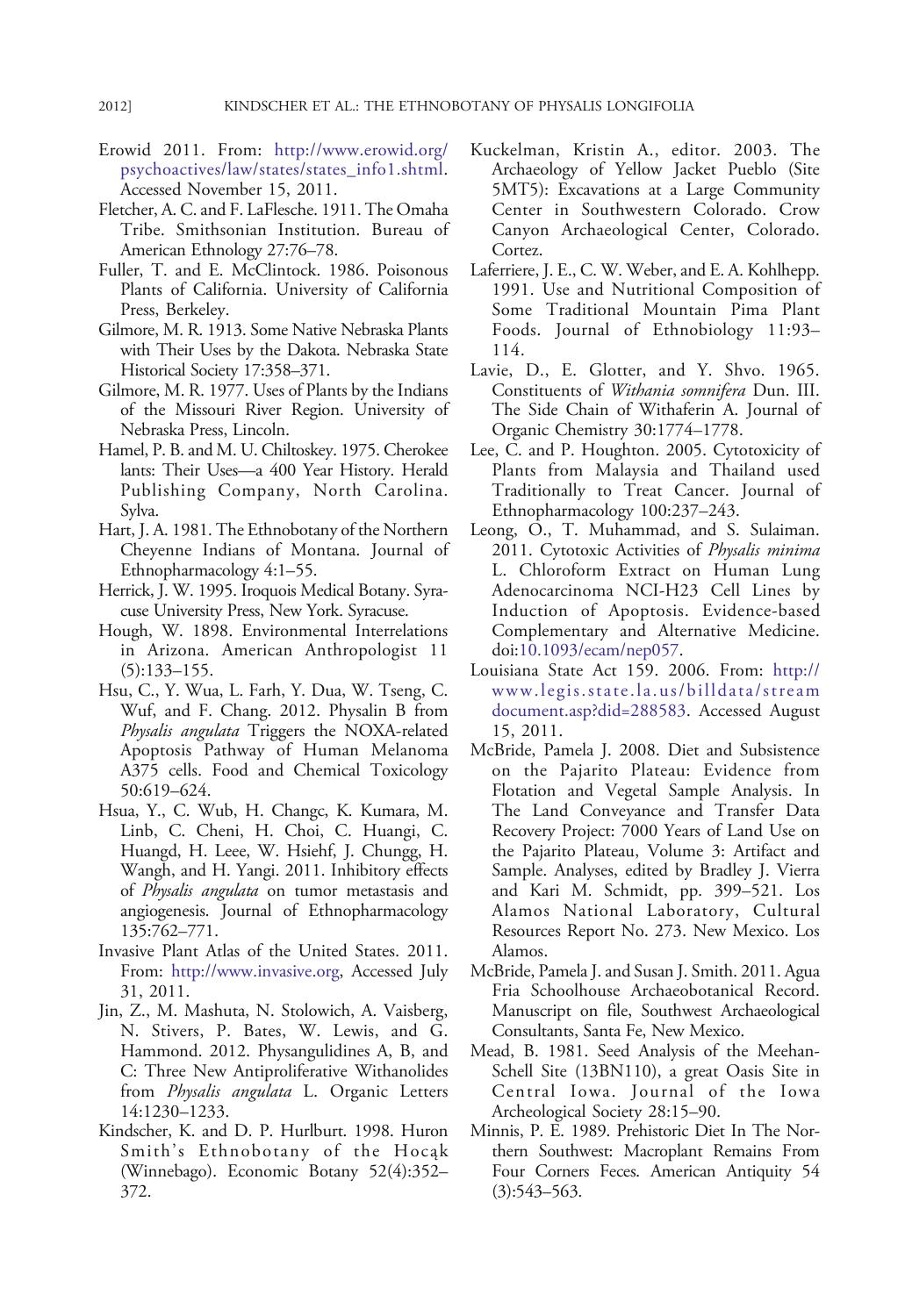- <span id="page-11-0"></span>Minnis, P. E. 2001. One Possible Future of Ethnobiology. in R. Ford, editor. In Ethnobiology at the Millenium—Past Promise and Future Prospects. Museum of Anthropology. University of Michigan. Athropological Papers, Number 91.
- Mishra, L., B. B. Singh, and S. Dagenais. 2000. Scientific Basis for the Therapeutic Use of Withania somnifera (Ashwagandha): A Review. Alternative Medicine Review 5:334–346.
- Misico, R. I., V. E. Nicotra, J. C. Oberti, G. Barboza, R. R. Gil, and G. Burton. 2011. Withanolides and Related Steroids. Progress in the Chemical of Organic Natural Products 94:127–229.
- Moerman, D. 2011. Native American Ethnobotany, [http://herb.umd.umich.edu/.](http://herb.umd.umich.edu/) Accessed November 11, 2011.
- Monograph. 2004. Withania somnifera. Alternative Medicine Review 9:211–214.
- Nabhan, G. 1985. Native Crop Diversity in Aridoamerica: Conservation of Regional Gene Pools. Economic Botany 39:387–399.
- Nabhan, G. 2008. Renewing America's Food Traditions: Saving and Savoring the Continent's Most Endangered Foods. Chelsea Green Publishing Company, Vermont. White River Junction.
- Nickel, R. K. 1974. Plant Resource Utilization at a Late Prehistoric Site in North-central South Dakota. Master's thesis, Department of Anthropology. University of Nebraska.
- Peterson, L. E. 1977. A Field Guide to Edible Wild Plants: Eastern and Central North America. Houghton Mifflin Company, New York.
- Puente, L. A., C. A. Pinto-Munoz, E. S. Castro, and M. Cortes. 2011. Physalis peruviana L., the Multiple Properties of a Highly Functional Fruit: a Review. Food Research International 44:1733–1740.
- Rea, A. M. 1997. At the Desert's Green Edge: An Ethnobotany of the Gila River Pima. University of Arizona Press, Tucson.
- Rogers, D. J. 1980. Lakota Names and Traditional Uses of Native Plants by *Sicangu* (Brule) People in the Rosebud Area, South Dakota. The Rosebud Educational Society, Inc, St. Francis.
- Samadi, A. K., X. Q. Tong, R. Mukerji, H. P. Zhang, B. N. Timmermann, and M. S. Cohen. 2010. Withaferin A, a Cytotoxic Steroid from Vassobia breviflora, Induces Apoptosis in Human Head and Neck Squamous Cell Carcinoma. Journal of Natural Products 73:1476–1481.
- Scarry, C. M. 2003. Patterns of Wild Plant Utilization in the Prehistoric Eastern Woodlands. In People and Plants in Ancient Eastern North America. Smithsonian, Washington, DC: 50–104.
- Schultes, R. E. 1970. The Plant Kingdom and Hallucinogens (part 3). Bulletin on Narcotics 22:25–53.
- Smith, H. H. 1928. Ethnobotany of the Meskwaki Indians. Bulletin of the Public Museum of the City of Milwaukee 4(2):175–326.
- Stevenson, M. C. 1915. Ethnobotany of the Zuni Indians: Medical Practices and Medicinal Plants. Thirtieth Annual Report of the Bureau of American Ethnology 30:39–64.
- Sullivan, J. R. 1984. Pollination Biology of Physalis viscosa var. cinerascens (Solanaceae). American Journal of Botany 71:815–820.
- Toll, Mollie S., and Pamela J. McBride. 2011. Flotation Remains from Prehistoric Proveniences. Ch. 13 in Archaeological Excavations at El Pueblo de Santa Fe (LA 1051). Volume 1: Village of the Shell Bead Water People: A Prehistoric Trade and Ceremonial Community in Downtown Santa Fe, New Mexico, by Stephen C. Lentz, Archaeology Notes 410. Museum of New Mexico, Office of Archaeological Studies. Santa Fe.
- USDA, NRCS. 2011. The PLANTS Database ([http://plants.usda.gov,](http://plants.usda.gov) 16 August 2011). National Plant Data Team, Greensboro, North Carolina 27401-4901 USA.
- VanDerwarker, Amber. 2012. personal communication.
- Veleiro, A. S., J. C. Oberti, and G. Burton. 2005. Chemistry and Bioactivity of Withanolides from South American Solanaceae. in Atta-ur-Rahman, editor. Studies in Natural Products Chemistry. Elsevier Science, B.V.: Amsterdam, Vol. 32:1019–1051.
- Vestal, P. A. 1952. Ethnobotany of the Ramah Navaho. Papers of the Peabody Museum of American Archaeology and Ethnology. Harvard University Reports of the Ramah Project, vol 40, number 4.
- Von Mueller, B. F. 1895. Select Extra-Tropical Plants, Readily Eligible for Industrial, Culture or Naturalisation. Robert Drain, Government Printer, Melbourne, Australia.
- Wetterstrom, W. 1986. Food, Diet, and Population at Prehistoric Arroyo Hondo Pueblo, New Mexico. School of American Research Press, Santa Fe.